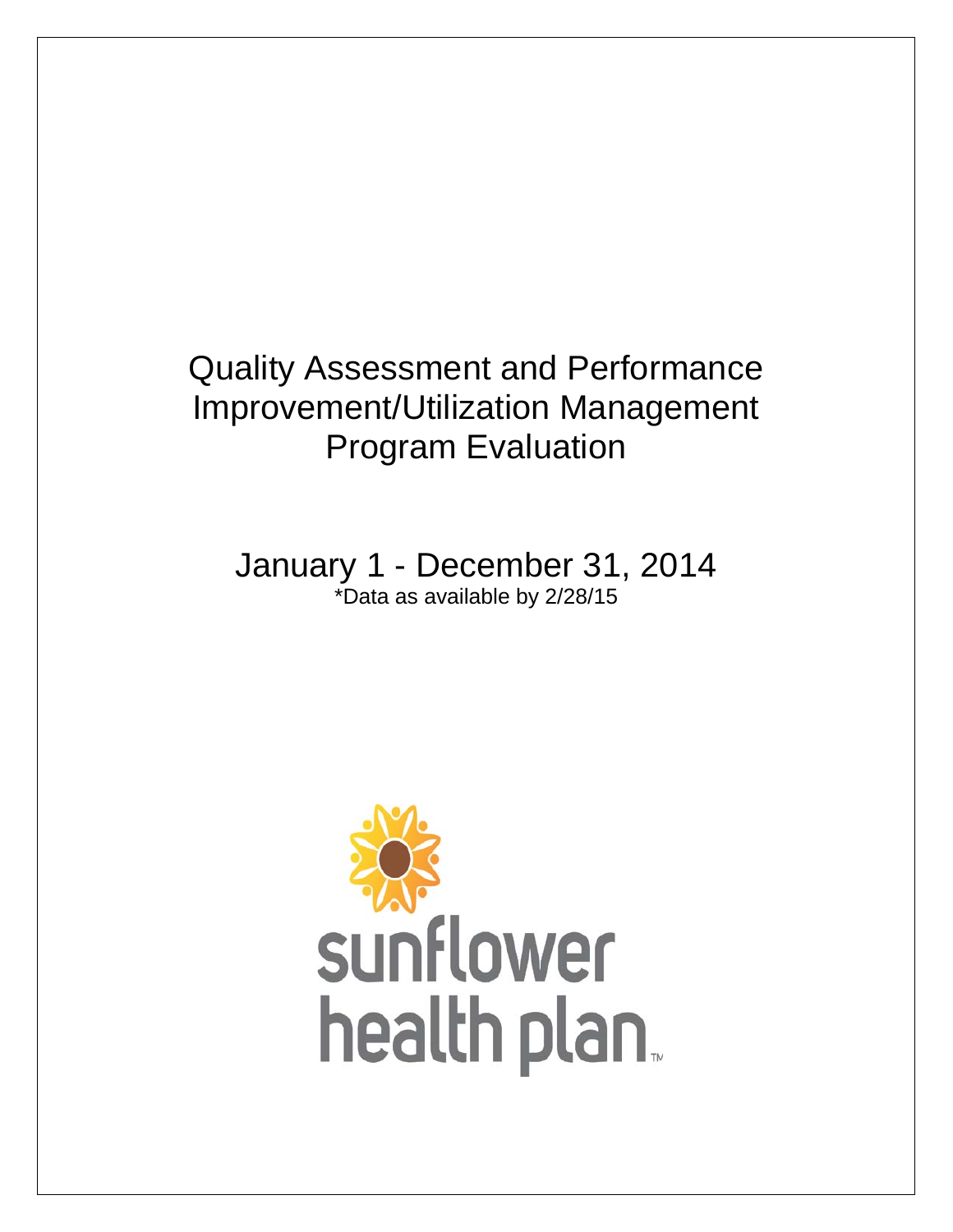

# **Introduction**

The purpose of this evaluation is to provide a systematic analysis of Sunflower Health Plan's (Sunflower) performance of the Quality Iimprovement (QI) activities and to evaluate the overall effectiveness of the Quality Assessment and Performance Improvement (QAPI) Program. The QI Department has established reporting QI activities as outlined in the QI Work Plan. This evaluation is focused on activities and interventions completed during the period of January 1 - December 31, 2014.

# **Purpose**

The purpose of the Quality Improvement Program is to utilize sound methodologies to objectively and systematically plan, implement and monitor ongoing efforts that demonstrate improvements in member safety, health status, outcomes, and satisfaction. This is accomplished through the implementation of a comprehensive, organization-wide system for ongoing assessments to identify opportunities for improvement.

Sunflower Health Plan is committed to the provision of a well-designed and well-implemented Quality Assessment and Performance Improvement Program (QAPI Program). Sunflower Health Plan's culture, systems and processes are structured around its mission to improve the health of all enrolled members. The QAPI Program utilizes a systematic approach to quality using reliable and valid methods of monitoring, analysis, evaluation and improvement in the delivery of health care provided to all members, including those with special needs. This systematic approach to quality improvement provides a continuous cycle for assessing the quality of care and services in such areas as preventive health, acute and chronic care, behavioral health, over- and under-utilization, continuity and coordination of care, patient safety, and administrative and network services.

# **Evaluation Process**

Sunflower uses a multifactorial approach to review and evaluate the effectiveness of plan operations. The approach is standardized and is a consolidation of data available by the plan to evaluate the quality of services provided to our members and the outcomes produced by our work processes. Data are reviewed by department leadership as well as various organizational committees including plan staff, Medical Director, and network physicians for analysis and determination of opportunities for improvement. The consolidated annual program evaluation is reviewed and approved by the senior level QI Committee (QIC) as well as the Board of Directors (BOD) annually.

The scope of the QAPI Program is comprehensive and addresses both the quality and safety of clinical care and quality of services provided to Sunflower Health Plan's members including medical, behavioral health, dental and vision care. Sunflower Health Plan incorporates all demographic groups, lines of business, benefit packages, care settings, and services in its quality improvement activities, including preventive care, emergency care, primary care, specialty care, acute care, short-term care, long-term care (depending upon Sunflower Health Plan's products), and ancillary services. Sunflower's review includes the following topic areas, with data from various assessments reported therein to support performance and identify strengths and opportunities for improvement:

- Acute and chronic care management
- Behavioral health care
- Compliance with preventive health guidelines and practice guidelines
- Continuity and coordination of care
- Department performance and service
- Employee and provider cultural competency
- Member Grievance System
- Member satisfaction
- Patient safety
- Pharmacy
- Provider and Plan after-hours telephone accessibility
- Provider appointment availability

Sunflower Health Plan QAPI Evaluation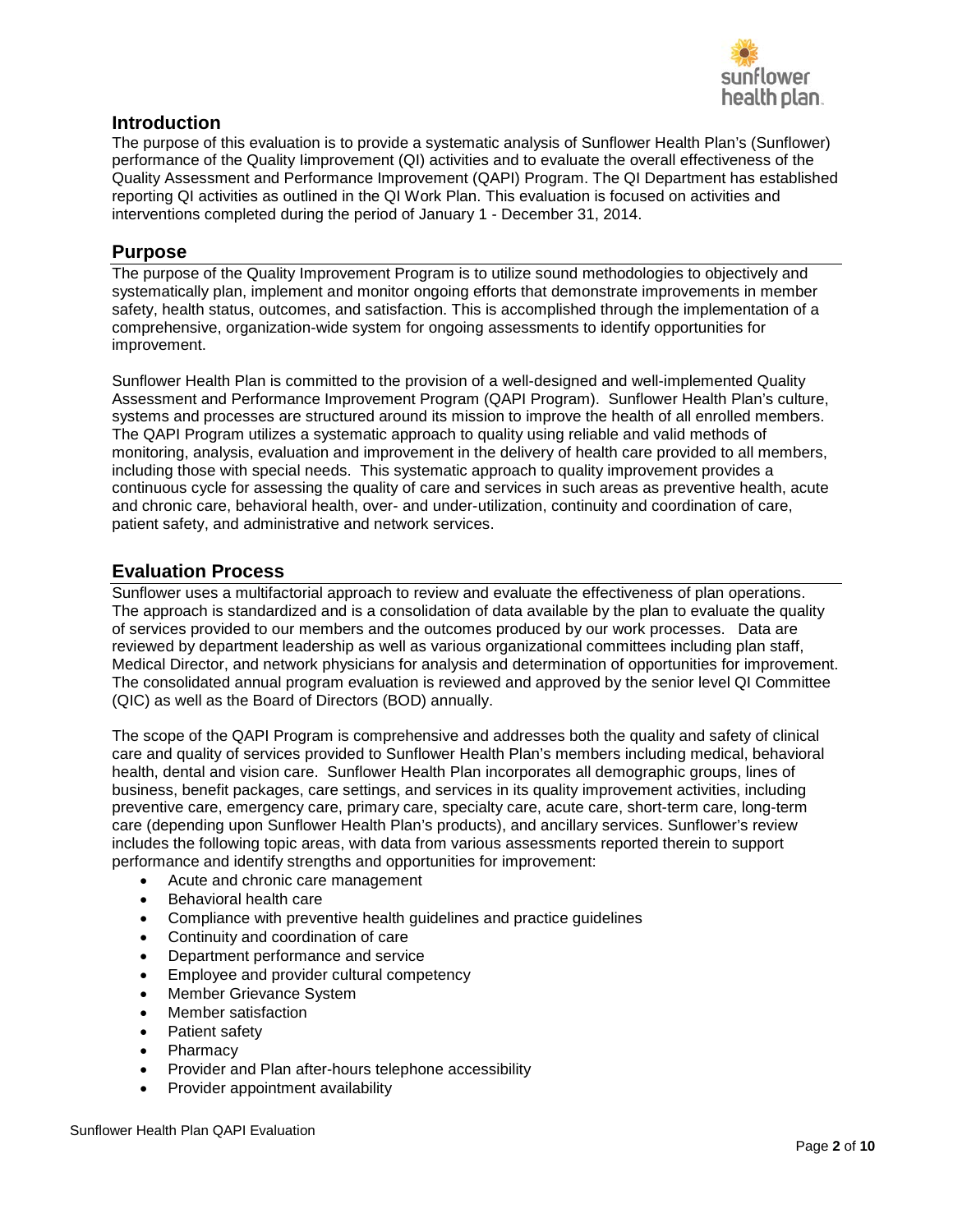

- Provider Complaint System
- Provider network adequacy and capacity
- Provider satisfaction
- Selection and retention of providers (credentialing and re-credentialing)
- Utilization Management, including under and over utilization
- Delegated entity oversight

Together review of these components give Sunflower a clearer picture of the quality of services provided and outcomes produced by plan operations.

# **Review of Findings**

## **Membership Characteristics**

When comparing the year-end information Sunflower's total membership increased from 139,886 in 2013 to 144,761 in 2014, a 3.4% increase. As in 2013, Sunflower's largest membership group was Temporary Assistance for Needy Families (TANF), making up 62% of the population. Little movement was seen overall by product in 2014.

|                         | <b>CHIP</b> | Foster<br>Care | LTC<br>Dual | LTC.<br>Non-<br>Dual | SSI<br>Dual | SSI Non-<br>Dual | <b>TANF</b> | Total   |
|-------------------------|-------------|----------------|-------------|----------------------|-------------|------------------|-------------|---------|
| 2013                    | 21,115      | 5.015          | 8.691       | 4,179                | 6.321       | 10,563           | 84.002      | 139,886 |
| 2014                    | 19,868      | 5,330          | 8.922       | 3,994                | 6.400       | 10,638           | 89,609      | 144,761 |
| Percentage<br>of change | $-5.91%$    | 6.28%          | 2.66%       | $-4.43%$             | 1.25%       | 0.71%            | 6.67%       | 3.4%    |

Below are the 2013 year-end information and percentage of change from 2013 to 2014.

The following are the percent of the total membership that each product comprised, 2013 compared to 2014.

| Percentage<br>οf<br>membership | CHIP  | Foster<br>Carel | LTC<br>Dual | LTC<br>Non-<br>Dual | SSI<br>Dual | SSI Non-<br>Dual | <b>TANF</b> | Total  |
|--------------------------------|-------|-----------------|-------------|---------------------|-------------|------------------|-------------|--------|
| 2013                           | 15.1% | 3.6%            | 6.2%        | 3.0%                | 4.5%        | 7.6%             | 60.1%       | 100.0% |
| 2014                           | 13.7% | 3.7%            | 6.2%        | 2.8%                | 4.4%        | 7.3%             | 61.9%       | 100.0% |

Based on information related to our population, Sunflower determined the case management identification criterion being utilized was adequately identifying the population at risk. The data reviewed in this population assessment does not indicate a need for any fundamental changes in the case management program at this time. Sunflower's protocol for complex case management remained essentially the same in 2014 as no material changes in the membership relative to product line, age/gender, language, race and ethnicity were identified.

### **Quality Performance Measures and Outcomes**

The plan has now executed the outreach for both Performance Improvement Plan (PIPs) and data collection are underway.

In 2014 Sunflower underwent a full NCQA survey and become fully accredited, an aggressive achievement for a new health plan and the first in Kansas among the Medicaid MCOs.

During 2014 Sunflower continued to work on internal process related to HEDIS such as data capture and work with providers to establish a collaborative relationship to review outcomes. Although HEDIS data are not complete for 2014, gains in performance are seen in many measures, some performing at the 75<sup>th</sup> or 90<sup>th</sup> percentile, which is unusual for a new MCO. The focus for 2014 on HEDIS has been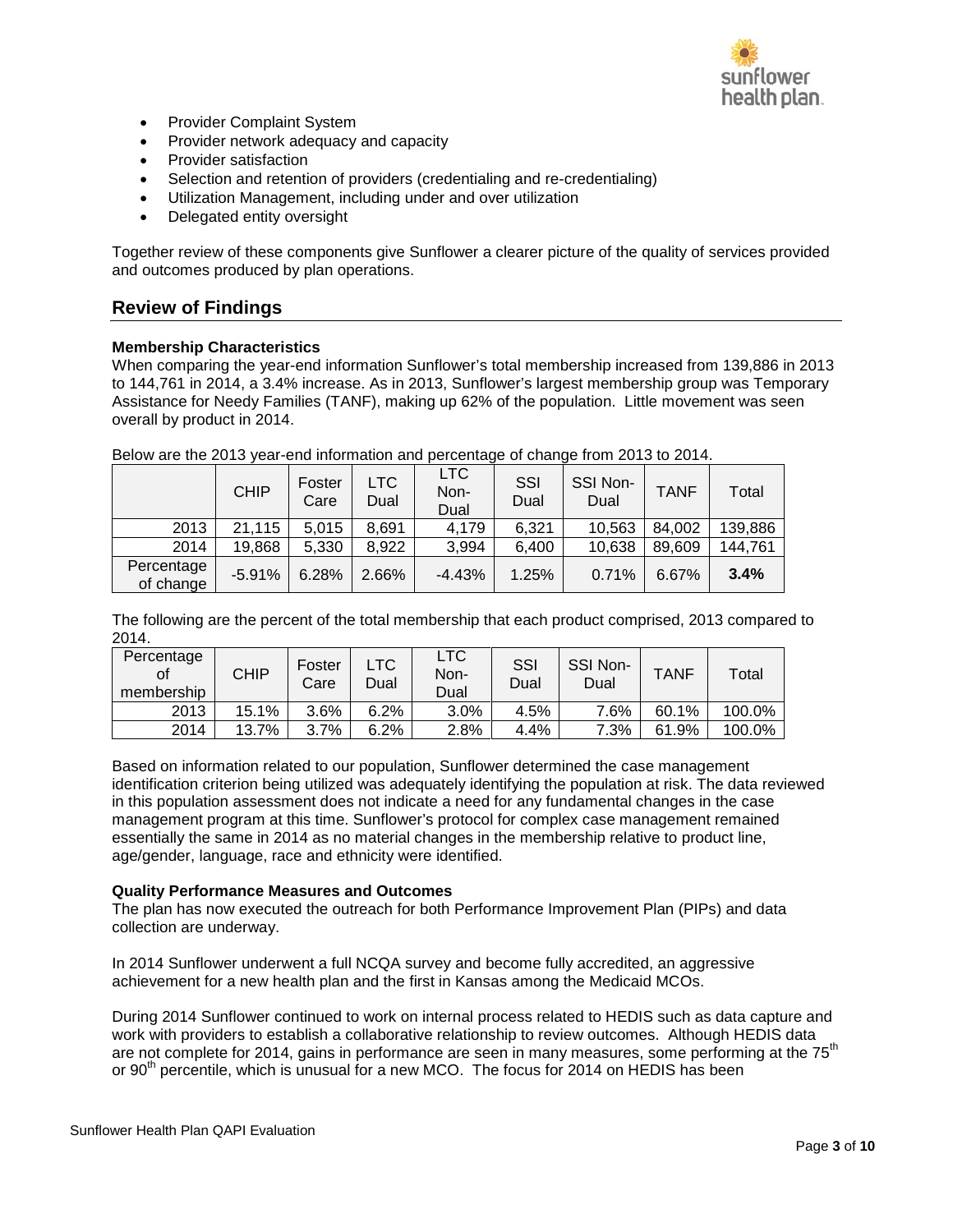

predominantly on measures also related to Pay for Performance (P4P). Below show the general performance trends seen in data to date for these measures:

| <b>Measure</b>                                                           | Rate Change from 2013 as of 1/31/15 | <b>Meeting Goal</b><br>(50 <sup>th</sup> percentile<br>or P4P goal) |
|--------------------------------------------------------------------------|-------------------------------------|---------------------------------------------------------------------|
| <b>Comprehensive Diabetes Care</b>                                       | Improved in 4 of 5 sub-measures     | No.                                                                 |
| Well Child Visits in First 15 Months of<br>Life (four)                   | Improved                            | Yes                                                                 |
| Annual Monitoring for Patients on<br><b>Persistent Medications (MPM)</b> | Improved                            | Yes                                                                 |
| Follow-up After Hospitalization for<br>Mental Illness (FUH)              | Improved                            | Yes                                                                 |
| Cholesterol Management (CMC)                                             | No data to date-hybrid measure      | N/A                                                                 |
| <b>Breast Cancer Screening (BCS)</b>                                     | No data, continuous enrollment      | N/A                                                                 |
| Cervical Cancer Screening (CCS)                                          | Improved                            | No                                                                  |

All measures were tracked and intervention plans developed and executed to improve patient outcomes in 2014. Sunflower will continue to focus on these areas, with the exclusion of CMD, and addition of others in 2015. Results available at the time of this report show despite progress, goals are not consistently met in all measures. In 2014 additional interventions were added, as well as staff, to focus on improvement in these key measures.

## **Patient Safety**

Sunflower was forwarded 586 individual Adverse Incident Reports (AIRs) (90 unique providers) and 70 Quality of Care (QOCs) (61 unique providers) . A breakdown of those includes the highest category being reports of inpatient hospitalizations of members. Data were reviewed and no provider trends were noted, however individual remedial action were taking as needed with providers following investigation.



The breakdown of QOCs and AIRs are as follows: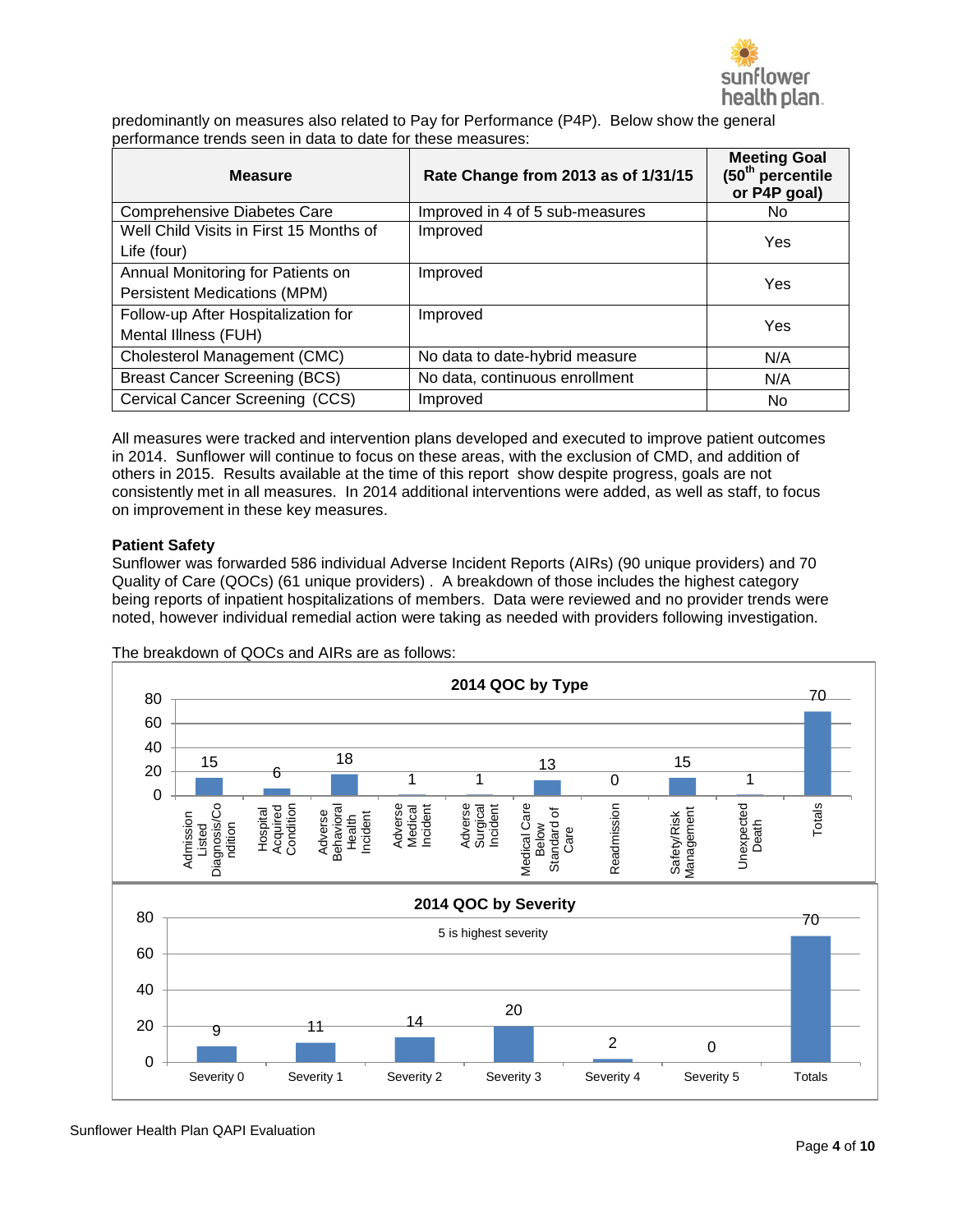



## **Preventative Health Guidelines**

Sunflower has adopted evidence-based preventive guidelines. These guidelines represent various aspects of Sunflower membership, and are based on utilization of services, prevalence of disease and the age segments of the overall membership represented. Preventive health guidelines performance is assessed using population-based HEDIS measures. Below are the measures and performance results. Goals for 2014 were the NCQA Quality Compass 50<sup>th</sup> percentile. Although progress toward goals were achieved, Sunflower did not meet goals and will continue to focus on this area in 2015.

## **Member Satisfaction**

Sunflower analyzed member satisfaction information to identify aspects of performance that do not meet member expectations and initiate actions to improve performance. Sunflower monitors multiple aspects of member satisfaction, including; member grievances, member appeals, member satisfaction survey data. A summary of these data are presented below:

| <b>Grievance Category</b> | Jan. 1 - Dec 31, | Per  | Jan. 1 - Dec 31, | Per  |
|---------------------------|------------------|------|------------------|------|
|                           | 2014             | 1000 | 2013             | 1000 |
| ™otal                     | 633              | 4.43 | 574              | 4.25 |

Sunflower experienced a slight increase in member grievances in 2014, over half of which were transportation related. Sunflower has developed additional plans and monitoring to address concerns identified though the grievance process. The top three categories of complaints in 2014 were Availability, Attitude/Service, and Timeliness. Although greater than 2013, Sunflower continued to meet the goal of less than 5.00 grievances/1000 members.

Member appeals are also trended and categorized as a reflection of service and member satisfaction.

| <b>Appeal Category</b> | Jan. 1 - Dec    | Per  | Jan. 1 - Decl | Per  |
|------------------------|-----------------|------|---------------|------|
|                        | 31.2014         | 1000 | 31.2013       | 1000 |
| $\tau$ otal            | 55 <sup>′</sup> | 3.85 | 336           | 2.49 |

The appeal category with the highest volume of appeals is Criteria Not Met - Medical Procedure accounting for 17.42% (96/551) of total appeals, these appeals are based denial of medical necessity.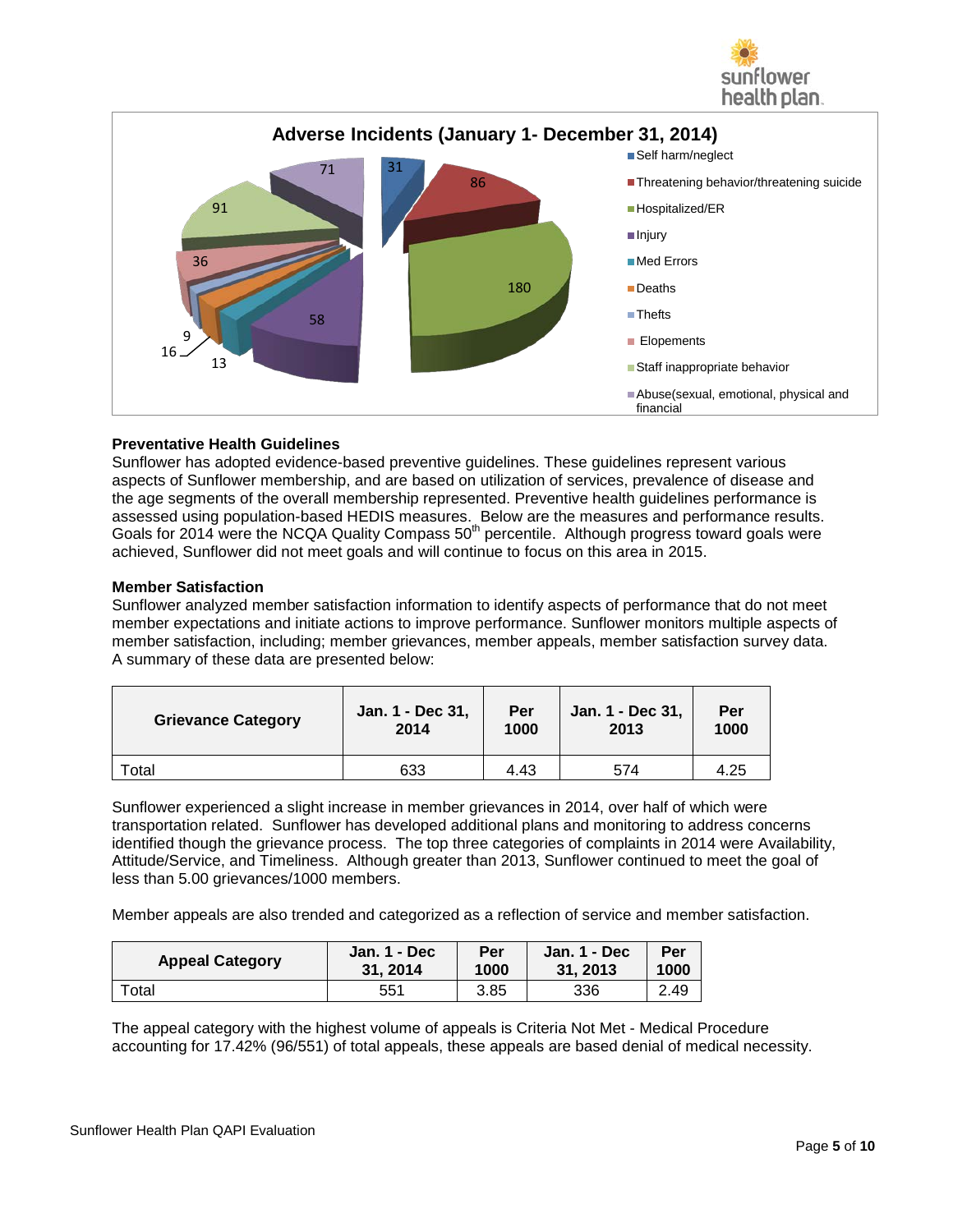

Of the total appeals in 2014, Sunflower upheld 57.7%, and overturned 42.3%. Sunflower has established a goal for total member appeals to remain less than 2.50/1000 members annually. With a rate of 3.85 /1000 members for all appeals, the goal was not met for 2014. The increase in appeals in 2014 is not unexpected as the plan is more heavily enforcing prior authorization and administrative rules now that providers have become familiar with Sunflower processes.

### **Member Satisfaction**

Sunflower's KanCare contract was implemented on January 1, 2013. As a new plan, Sunflower's goal was to meet or exceed the NCQA Quality Compass 50<sup>th</sup> percentile for both the Adult and Child surveys. Sunflower met the goal for most areas on the 2014 Adult and on the Child surveys, and exceeded them in several others. The areas not meeting Sunflower's goal of meeting the 50<sup>th</sup> percentile or above are the areas Sunflower is focusing improvement efforts. Sunflower member satisfaction scores overall are a strength for the Plan in 2014, with very high results and improvement in most measures from 2013.

| <b>Adult Composite &amp; Question Ratings</b>      | <b>2013 Rate</b> | <b>2014 Rate</b> | 2013<br>Quality<br><b>Compass</b><br><b>All Plans</b> | 2013<br>Quality<br><b>Compass</b><br><b>All Plans</b><br><b>Percentile</b> |
|----------------------------------------------------|------------------|------------------|-------------------------------------------------------|----------------------------------------------------------------------------|
| <b>Getting Needed Care</b>                         | 84.2%            | 86.2%            | 80.6%                                                 | 90 <sup>th</sup>                                                           |
| <b>Getting Care Quickly</b>                        | 84.5%            | 87.0%            | 81.2%                                                 | 90 <sup>th</sup>                                                           |
| How Well Doctors Communicate                       | 90.4%            | 89.4%            | 89.3%                                                 | $25^{\text{th}}$                                                           |
| <b>Customer Service</b>                            | 79.1%            | 90.1%            | 86.2%                                                 | 90 <sup>th</sup>                                                           |
| <b>Shared Decision Making</b>                      | 51.1%            | 50.9%            | NA.                                                   | Not available                                                              |
| <b>Health Promotion and Education</b><br>$\bullet$ | 67.7%            | 68.4%            | NA.                                                   | Not available                                                              |
| l.<br>Coordination of Care                         | 87.7%            | 82.1%            | 78.7%                                                 | $75^{\text{th}}$                                                           |
| Providing Needed Information<br>l e                | 60.8%            | 69.3%            | 66.6%                                                 | 50 <sup>th</sup>                                                           |
| Ease of Filling Out Forms<br>$\bullet$             | 92.5%            | 93.7%            | 94.5%                                                 | $<$ 25 <sup>th</sup>                                                       |
| <b>Ratings Items</b>                               |                  |                  |                                                       |                                                                            |
| Rating of Health Care                              | 71.6%            | 73.8%            | 70.8%                                                 | $75^{\text{th}}$                                                           |
| Rating of Personal Doctor                          | 79.5%            | 78.9%            | 78.4%                                                 | 50 <sup>th</sup>                                                           |
| Rating of Specialist                               | 79.2%            | 78.5%            | 79.4%                                                 | 25 <sup>th</sup>                                                           |
| Rating of Health Plan                              | 67.6%            | 71.7%            | 73.5%                                                 | 25 <sup>th</sup>                                                           |

Specific domains are key drivers for overall plan ratings, ass seen below those translate into strengths, opportunities or areas to monitor. Analysis was completed by population and action plans developed accordingly to address opportunity areas, those at performance  $<50^{th}$  percentile.

| <b>Adult Survey</b>                         | 2014 Percentile<br>Ranking | 2014 Opportunity<br><b>Analysis</b> |
|---------------------------------------------|----------------------------|-------------------------------------|
| Key Driver of Health Plan Rating            |                            |                                     |
| <b>Customer Service</b>                     | 89 <sup>th</sup>           | Strength                            |
| <b>Getting Needed Care</b>                  | 93 <sup>rd</sup>           | Strength                            |
| Key Driver of Health Care Rating            |                            |                                     |
| <b>Getting Needed Care</b>                  | 93 <sup>rd</sup>           | Strength                            |
| How Well Doctors Communicate                | 46 <sup>th</sup>           | Opportunity                         |
| <b>Getting Care Quickly</b>                 | 99 <sup>th</sup>           | Strength                            |
| <b>Key Driver of Personal Doctor Rating</b> |                            |                                     |
| How Well Doctors Communicate                | $46^{\text{th}}$           | Opportunity                         |
| Coordination of Care                        | $76^{\text{th}}$           | Strength                            |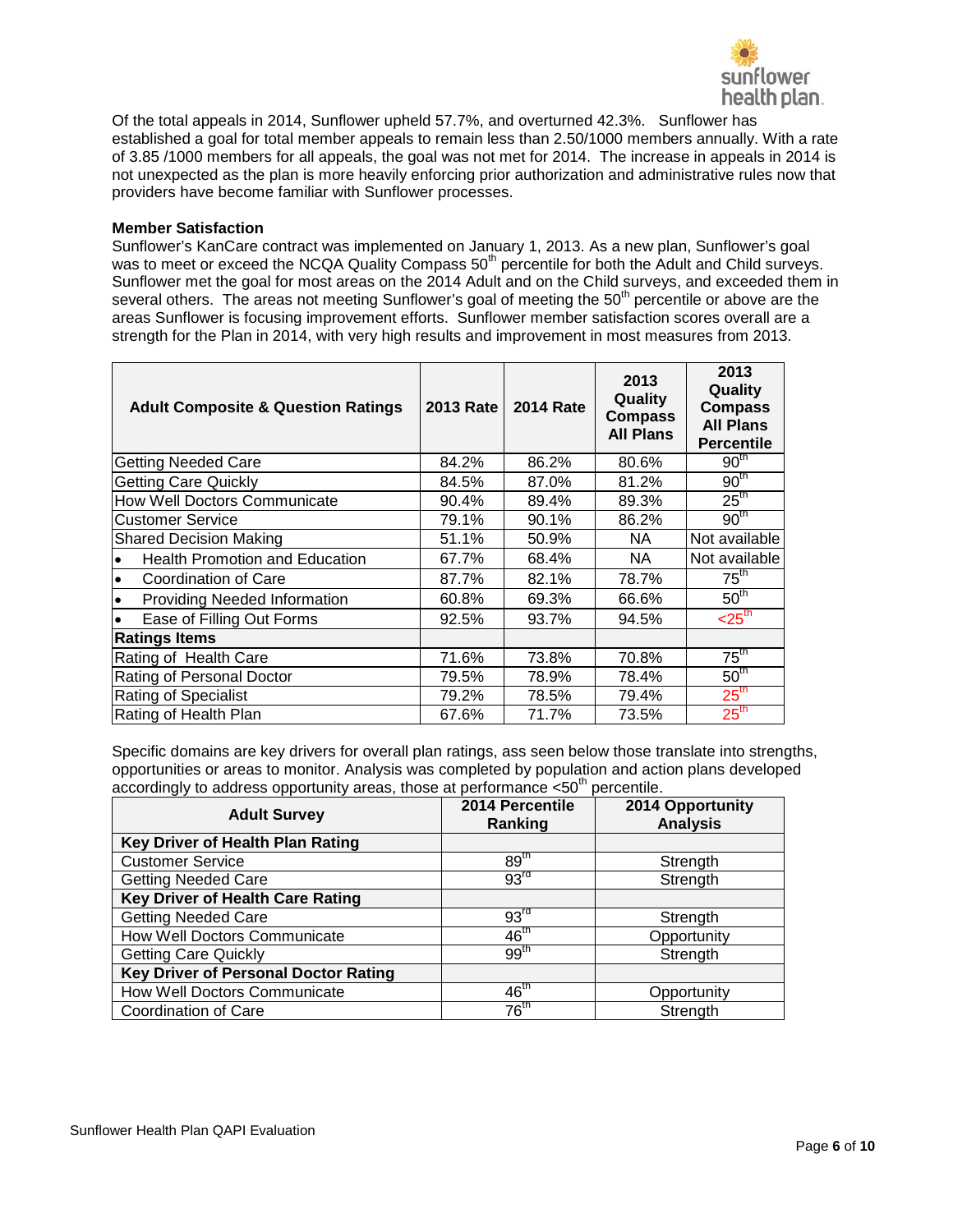

| <b>Child Survey(s)</b>                      | 2014 Percentile<br>Ranking<br>(T19/T21) | 2014 Opportunity<br><b>Analysis</b><br>(T19/T21) |
|---------------------------------------------|-----------------------------------------|--------------------------------------------------|
| Key Driver of Health Plan Rating            |                                         |                                                  |
| <b>Customer Service</b>                     | $85^{th}$ / $94^{th}$                   | Strength                                         |
| <b>Getting Needed Care</b>                  | $76^{th}$ / $51^{st}$                   | Strength / Monitor                               |
| Key Driver of Health Care Rating            |                                         |                                                  |
| <b>Getting Needed Care</b>                  | $76^{th}$ / $51^{st}$                   | Strength / Monitor                               |
| How Well Doctors Communicate                | $55^{th}/87^{th}$                       | Monitor / Strength                               |
| Coordination of Care                        | $75^{th}$ / $37^{th}$                   | Strength / Opportunity                           |
| <b>Key Driver of Personal Doctor Rating</b> |                                         |                                                  |
| How Well Doctors Communicate                | $55^{\text{th}}/87^{\text{th}}$         | Monitor / Strength                               |
| Coordination of Care                        | $75^{th}/37^{th}$                       | Strength / Opportunity                           |

### **Access & Availability**

Access and availability of services is monitored through call center statistics/service goals, accessibility of primary care services, and review of grievances related to accessibility of services. Below are the results of review of each domain. Overall measures are met, future activities will be focused on maintaining results.

| Area of<br><b>Measurement</b> | <b>Standard</b>                                                                                                   | 2014 Performance                                               |  |
|-------------------------------|-------------------------------------------------------------------------------------------------------------------|----------------------------------------------------------------|--|
| <b>Customer Service</b>       | Speed of answer-95% <60s                                                                                          | 95%- Goal met                                                  |  |
| <b>Call Statistics</b>        | Abandonment rate <4%                                                                                              | 1.09%-Goal met                                                 |  |
|                               | Appointment availability- Routine and Urgent                                                                      | Not yet assessed                                               |  |
| Accessibility of PCP          | After-hours care- 90% have acceptable                                                                             | 80.08%-Goal not met, action                                    |  |
|                               | coverage for urgent and emergent care                                                                             | plans in progress                                              |  |
|                               | Getting Care Quickly Domain- >50 <sup>th</sup> percentile<br>on each of three survey populations                  | $90^{th}$ , $75^{th}$ , and $50^{th}$ - Goal met               |  |
|                               | Q4: Obtaining needed care right away - >50 <sup>th</sup>                                                          | $90^{th}$ , $50^{th}$ , and $50^{th}$ – Goal met               |  |
| <b>CAHPS Survey</b>           | percentile on each of three survey populations                                                                    |                                                                |  |
|                               | Q6: Obtaining appointment for care as soon as<br>needed $-50th$ percentile on each of three<br>survey populations | $90^{th}$ , 75 <sup>th</sup> , and 75 <sup>th</sup> – Goal met |  |
| <b>Member Grievances</b>      | Grievances <5.0/1000 members                                                                                      | Goal met                                                       |  |
|                               | 95% of urban members have at least 1 PCP<br>within 20 miles                                                       | 100%-Goal met                                                  |  |
| <b>PCP Availability</b>       | 95% of rural members have at least 1 PCP<br>within 30 miles                                                       | 100%- Goal met                                                 |  |
|                               | At least 1 PCP per 2000 members                                                                                   | 1:49- Goal met                                                 |  |

### **Continuity and Coordination of Care between Medical and Behavioral Healthcare**

The areas assessed for collaboration between medical and behavioral health care include:

- Exchange of information between behavioral health care and primary care practitioners (PCPs) and other relevant medical delivery system practitioners or providers;
- Appropriate diagnosis, treatment and referral of behavioral health disorders commonly seen in primary care;
- Appropriate use of psychopharmacological medications;
- Screening and the management of patients with coexisting disorders; and implementation of a primary or secondary behavioral health program.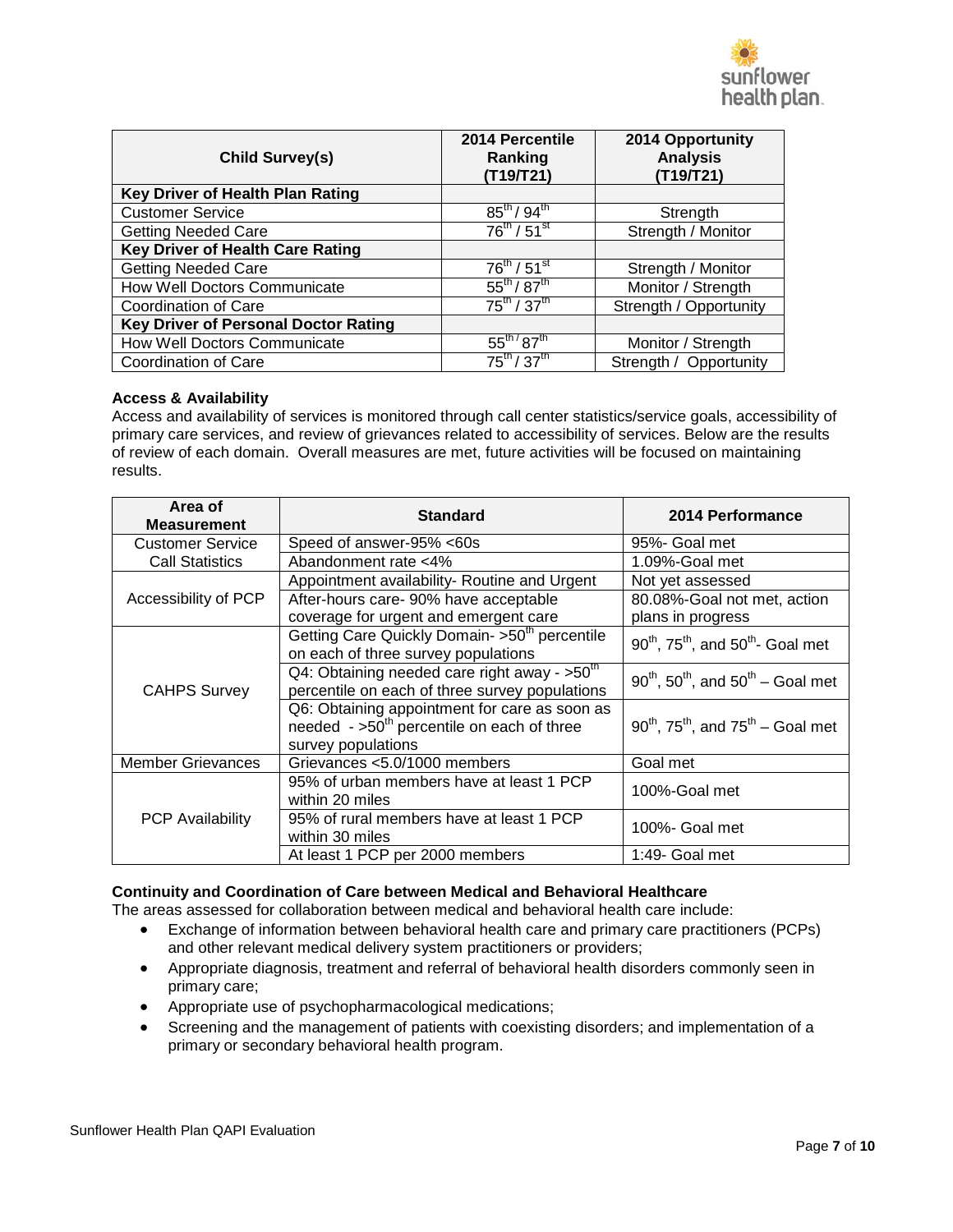

| Area of<br><b>Measurement</b>                         | <b>Standard</b>                                                                                                                                                | 2014 Performance                   |
|-------------------------------------------------------|----------------------------------------------------------------------------------------------------------------------------------------------------------------|------------------------------------|
|                                                       | Communication between behavioral health<br>and PCP-Discharge assessments shared                                                                                | 47%-Goal not met                   |
| Exchange of<br>Information b/w PCP<br>and BH Provider | Provider survey questions-Q4E: Rate the<br>timeliness of exchange of information/<br>communication/reports from the behavioral<br>health providers             | 6.9%- Improvement. Goal not<br>met |
|                                                       | Provider survey questions-Q4F: How often do<br>you receive verbal and/or written<br>communication from behavioral health<br>providers regarding your patients? | 33.3%-Improvement. Goal<br>not met |
|                                                       | <b>AMM-Acute Phase</b>                                                                                                                                         | 49.09%- Goal not met               |
| Appropriate Dx, Tx,<br>and Referral & Use of          | <b>AMM-Continuous Phase</b>                                                                                                                                    | 33.78%- Goal not met               |
| Psychopharm. Meds                                     | <b>AMM-Acute Phase</b>                                                                                                                                         | 55.63%- Goal met                   |
|                                                       | AMM-Continuous & Maintenance Phase                                                                                                                             | 64.55%-Goal met                    |
| Screening of<br>Coexisting<br>Disorders/Preventative  | Screening survey completed                                                                                                                                     | 9.7%- Goal not met                 |
|                                                       | Prenatal successful outreach                                                                                                                                   | 72%- Improvement                   |
| <b>BH Program</b>                                     | Post-partum successful outreach                                                                                                                                | 50%-Improvement                    |

Although data show an improvement in member response to outreach, action plans continue to improve integration and communication between primary care and behavioral health providers.

### **Utilization Management**

Outcomes of the UM processes as they related to member health outcomes and authorizations have been discussed previously. To ensure consistency of operations, the Sunflower team uses InterQual for all UM decisions and completes annual Inter-Rater Reliability (IRR) testing to ensure all reviewers maintain consistent review standards. In 2014, all Sunflower staff completed IRR testing with passing results.

Sunflower monitors member satisfaction with Utilization Management processes through the annual CAHPS survey. Below are a summary results.

| <b>Composite &amp; Question Ratings</b>                         | Adult<br><b>2014 Rate</b>    | <b>T19 Child</b><br><b>2014 Rate</b> | <b>T21 Child</b><br><b>2014 Rate</b> | <b>Goal Met?</b> |
|-----------------------------------------------------------------|------------------------------|--------------------------------------|--------------------------------------|------------------|
| <b>Getting Needed Care</b>                                      | 86.2%<br>(90 <sup>th</sup> ) | 92.5%<br>$(75^{\text{th}})$          | 86.0%<br>$(50^{\text{th}})$          | Yes              |
| Q14: Ease of getting care, tests, or treatment<br>needed        | 87.7%<br>$(75^{th})$         | 88.3%<br>$(75^{th})$                 | 93.0%<br>$(75^{th})$                 | Yes              |
| Q25: Obtaining appointment with specialist as<br>soon as needed | 84.7%<br>$(75^{\text{th}})$  | 84.5%<br>$(50^{\text{th}})$          | 78.9%<br>$(25^{\text{th}})$          | <b>No</b>        |
| <b>Getting Care Quickly</b>                                     | 87.0%<br>(90 <sup>th</sup> ) | 92.5%<br>$(75^{\text{th}})$          | 92.3%<br>$(50^{\text{th}})$          | Yes              |
| Q4: Obtaining needed care right away                            | 89.3%<br>(90 $^{\sf th}$ )   | 93.5%<br>$(50^{\text{th}}$           | 92.6%<br>$(50^{\sf th})$             | Yes              |
| Q6: Obtaining appointment for care as soon<br>las needed        | 84.7%<br>$(90^{\sf th})$     | 91.5%<br>$(75^{th})$                 | 90.0%<br>$(75^{th})$                 | Yes              |

Sunflower monitors provider satisfaction with Utilization Management processes through the annual Provider survey. Below summarize the 2014 results. It should be noted that Sunflower improved on every area surveyed related to satisfaction with UM and Pharmacy from 2013.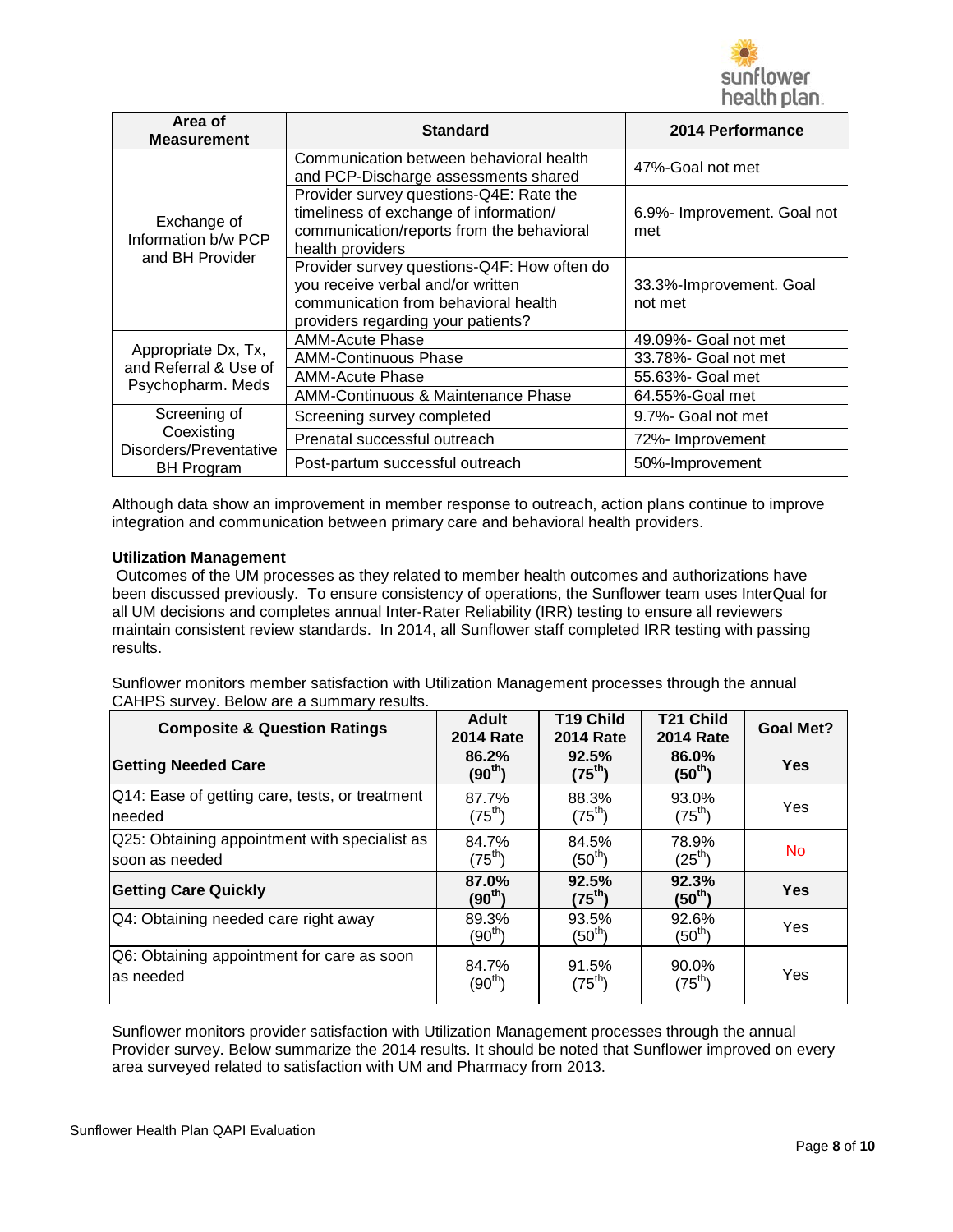

| <b>Composite &amp; Key Questions</b>                                                          | 2014<br><b>Summary</b><br>Rate | 2013<br><b>Summary</b><br>Rate | <b>2013 TMG</b><br><b>Book of Business</b><br><b>Benchmarks</b><br><b>Medicaid</b> |
|-----------------------------------------------------------------------------------------------|--------------------------------|--------------------------------|------------------------------------------------------------------------------------|
| <b>Utilization &amp; Quality Management</b>                                                   | 17.9%                          | 13.7%                          | 37.1%                                                                              |
| 3A. Access to knowledgeable UM staff.                                                         | 14.8%                          | 14.5%                          | 35.0%                                                                              |
| 3B. Procedures for obtaining pre-certification/referral/<br>authorization information.        | 13.8%                          | 10.4%                          | 36.2%                                                                              |
| 3C. Timeliness of obtaining pre-<br>certification/referral/authorization information.         | 16.1%                          | 12.0%                          | 37.5%                                                                              |
| 3D. The health plan's facilitation/support of<br>appropriate clinical care for patients.      | 17.0%                          | 11.2%                          | 35.9%                                                                              |
| 3E. Access to Case/Care Managers from this health<br>plan.                                    | 15.9%                          | 12.2%                          | 33.5%                                                                              |
| 3F. Degree to which the plan covers and encourages<br>preventive care and wellness.           | 29.7%                          | 21.9%                          | 44.5%                                                                              |
| 3G. Extent to which UM staff share review criteria and<br>reasons for adverse determinations. | 15.2%                          | 10.2%                          | <b>NA</b>                                                                          |
| 3H. Consistency of review decisions.                                                          | 12.3%                          | 10.9%                          | <b>NA</b>                                                                          |
| <b>Pharmacy</b>                                                                               | 10.2%                          | 6.8%                           | 23.1%                                                                              |
| 5A. Consistency of the formulary over time.                                                   | 8.9%                           | 7.5%                           | 24.3%                                                                              |
| 5B. Extent to which formulary reflects current<br>standards of care.                          | 9.3%                           | 6.8%                           | 24.8%                                                                              |
| 5C. Variety of branded drugs on the formulary.                                                | 11.4%                          | 9.1%                           | 22.0%                                                                              |
| 5D. Ease of prescribing your preferred medications<br>within formulary guidelines.            | 11.7%                          | 5.9%                           | 23.6%                                                                              |
| 5E. Availability of comparable drugs to substitute<br>those not included in the formulary.    | 9.6%                           | 4.8%                           | 20.8%                                                                              |

Sunflower monitors member satisfaction with Case Management through a plan administered survey. Survey results from 2014 did not meet performance thresholds of 90%. An action plan is in development that includes the possible re-design of the survey to include interim surveying so that satisfaction is improved through the course of the interaction.

### **Delegated Vendor Oversight**

Sunflower has nine delegated vendors that assist with the care and benefit administration to our membership. Each vendor has annual audits to ensure they are meeting policy, contract, and Plan requirements. 100% of audits were successfully completed in 2014. These audits result in quality improvement plans issued to the vendor with immediate action necessary to mitigate gaps in performance.

# **Summary**

Sunflower has identified strengths and opportunities for improvement which are outlined in more detail with action plans in the full annual evaluation report. Interventions included in the plan for 2014 were reviewed and continued as needed for measures requiring continued improvement.

Strengths:

- Member satisfaction results
- Steady improvement in HEDIS scores
- Access and Accessibility
- Re-design of Case Management
- Revised UM processes, strength of new executive leadership

Opportunities for Improvement: